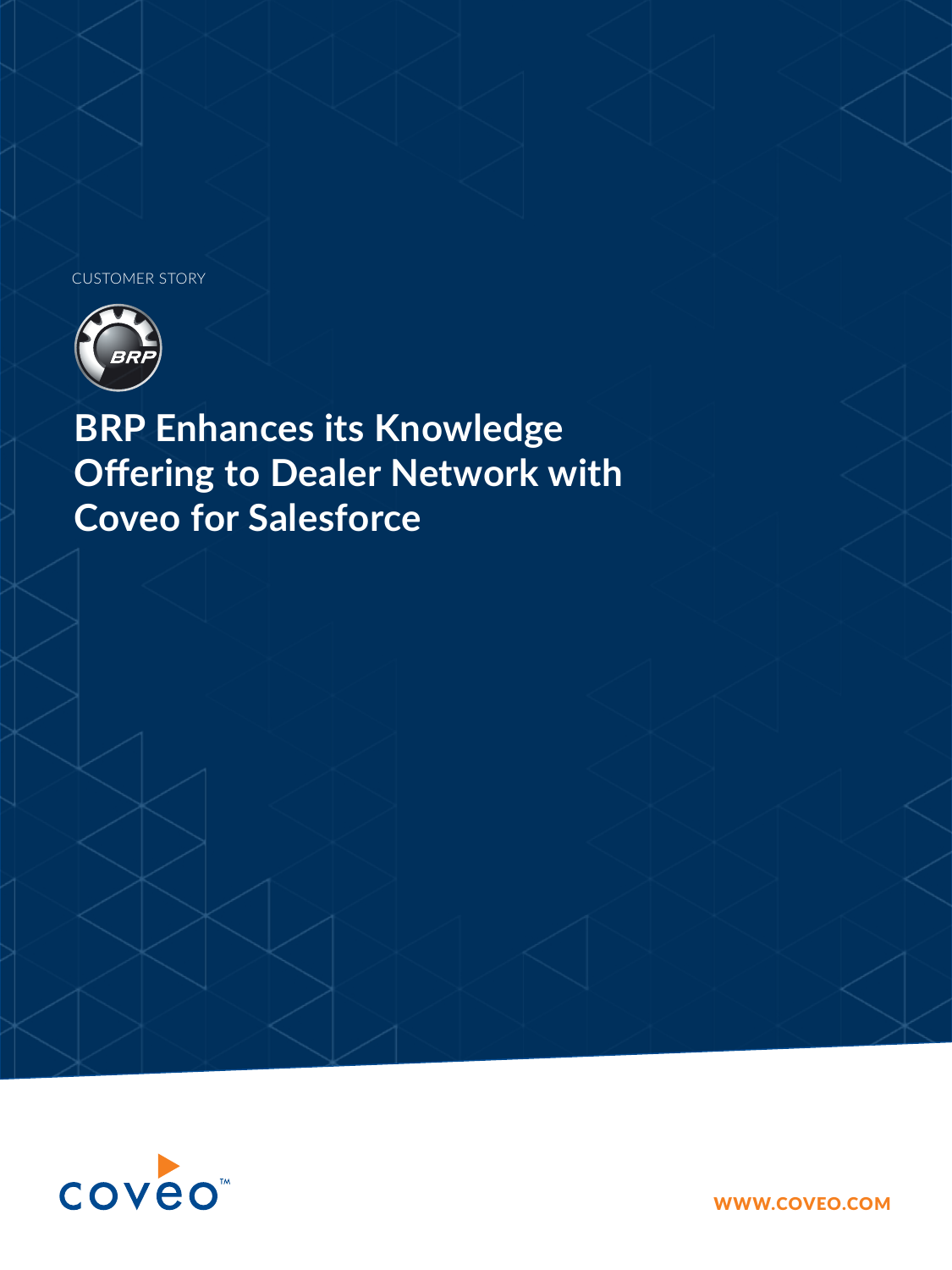# **BRP Centralizes its Global Dealer Network with Coveo for Salesforce**



# COMPANY INFO

Industry: Manufacturing HQ (country): North America Number of users: 4,200 Dealers & Distributors Annual Revenue: \$1B - 5B Product: Coveo for Salesforce Content sources: Salesforce Content, Salesforce Knowledge, Lithium

# METRICS AT A GLANCE

 $220k$  Documents Indexed  $28.4k$  Monthly dealer &  $87\%$  Click-rank

# CUSTOMER GOAL

World-renowned for their recreational products and vehicles, BRP is a global leader in the design, development, manufacturing, distribution and marketing of powersports vehicles. With over 8,700 employees spanning 26 countries, BRP is behind great brands such as Ski-Doo, Sea-Doo, and Can-Am off-and on-road vehicles. BRP's reach extends beyond their own locations: through their expansive dealer and distributor network, their products ship to over 100 countries.

BRP's unwavering commitment to quality through rigorous execution led the company to look for a way to improve the self-service experience for its dealers and distributors. Ensuring the satisfaction of its dealership network and empowering them to drive efficient services is business critical in the competitive powersport vehicle market.

With 4,200 dealers located across the globe covering 12 different languages, BRP needed an efficient self-service platform, in which dealers could seamlessly log in to a central portal to find relevant information. Content such as a comprehensive knowledge center, an online business-to-business community, an online-case-management tool and e-learning training where dealers can benefit from proficient information needed to be accessible, easier to navigate and more relevant from one single point of entry. BRP also needed a solution that could provide insight into what content dealers were looking for, what content was trending and where there were content gaps so that the company could provide valuable information globally and proactively due to seasonality.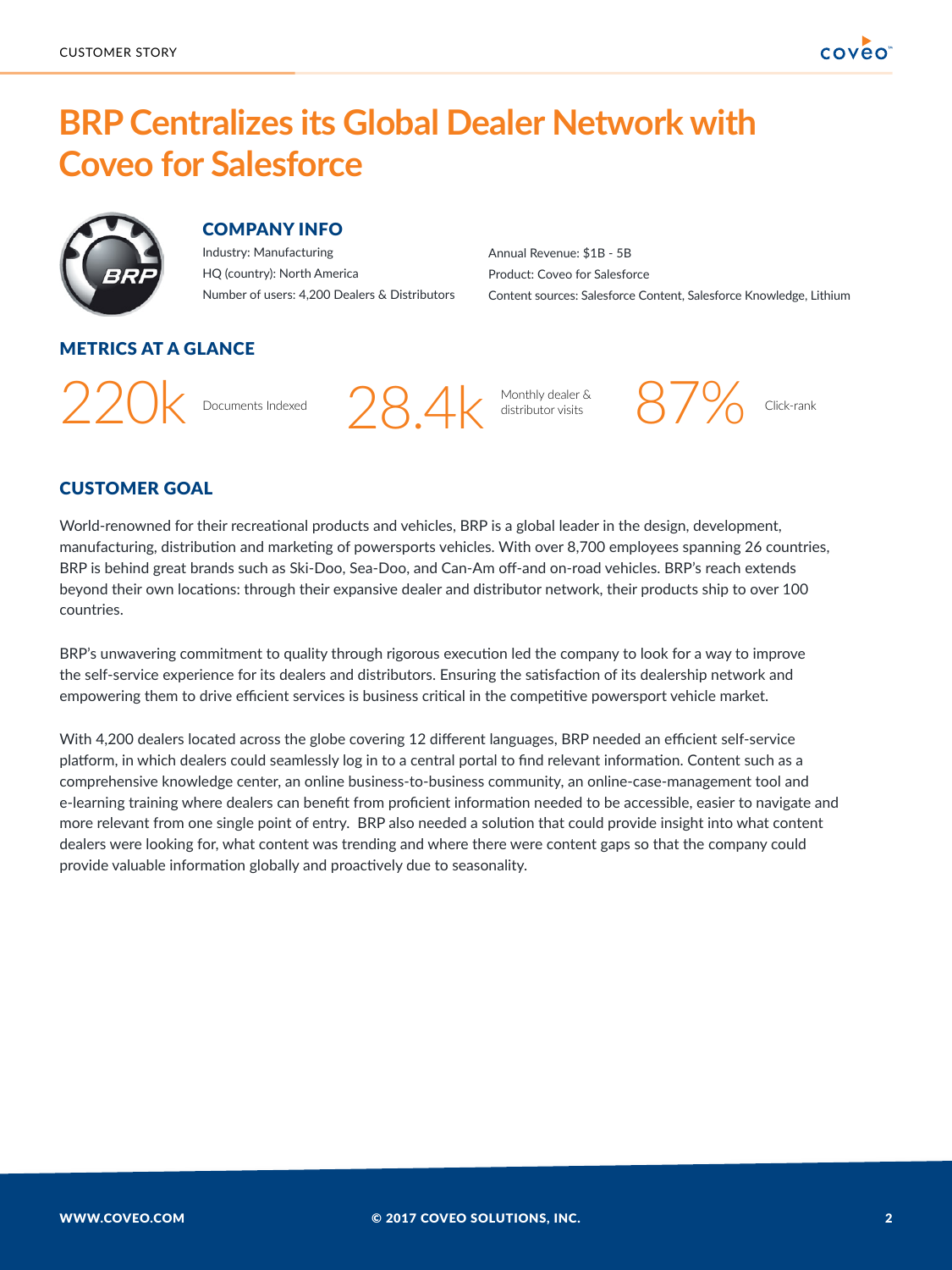# THE SOLUTION

In order to maintain the quality and service of their best-in-class product lines across their vast global network, BRP was heavily invested in ensuring their dealer and distributor network was properly supported. After exploring different options, BRP chose Coveo's search capabilities to improve their self-service suite of solutions, increase dealer and distributor autonomy and minimize time away from their businesses. Coveo's solution was the clear choice for BRP for the following reasons:

#### DEEP INTEGRATION WITH SALESFORCE

BRP was already utilizing Salesforce and they did not want to disrupt the user experience for their dealers and distributors who were already accustomed to interacting with Salesforce properties. Implementing Coveo allowed BRP to connect content they had stored on Salesforce Content, Salesforce Knowledge, and Lithium, which is behind BRP's B2B community as part of its suite of solutions for self service.

Coveo pulled those resources into one user-facing platform on Salesforce's Service Cloud (for internal users) and Sales Cloud for the Dealer and Distributor Network.

"Salesforce and Lithium are two great, cloud-based, state-of-the-art partners that are really easy to work with and deploy," says Jasmin Boudreau, a Business Leader and Global After-Sales Systems and Community Manager. Boudreau continued: "Coveo, another best-in-class solution, is the brains behind our central portal's search engine and furthermore has the capacity internally to provide the right information at the right time from a leader's perspective."



#### TERM DETECTION

Coveo's Machine Learning technology utilizes term detection, which relies on patterns in queries supported by a company's master corpus. Because it relies on patterns of words, the search functionalities can easily be applied across a multilingual spectrum, which was essential for BRP's vast global network that includes 12 languages. Term detection is not limited in the same way keyword spotting is, which relies on a grammatical dictionary for each language and is thus confined by syntax.



#### IN-DEPTH USER-BASED ANALYTICS

Coveo stood out for its ability to finely manage the query pipeline, as well its rich search-based usage analytics that are able to capture dealer behavior on the platform, analytics which in turn allow BRP to continuously gain insight it can apply to future content decisions across the organization. For example, the after-sales department now has insight into what dealer mechanics are searching for, which in turn enables the content owners to update or create their documentation with more relevant information much earlier in the process.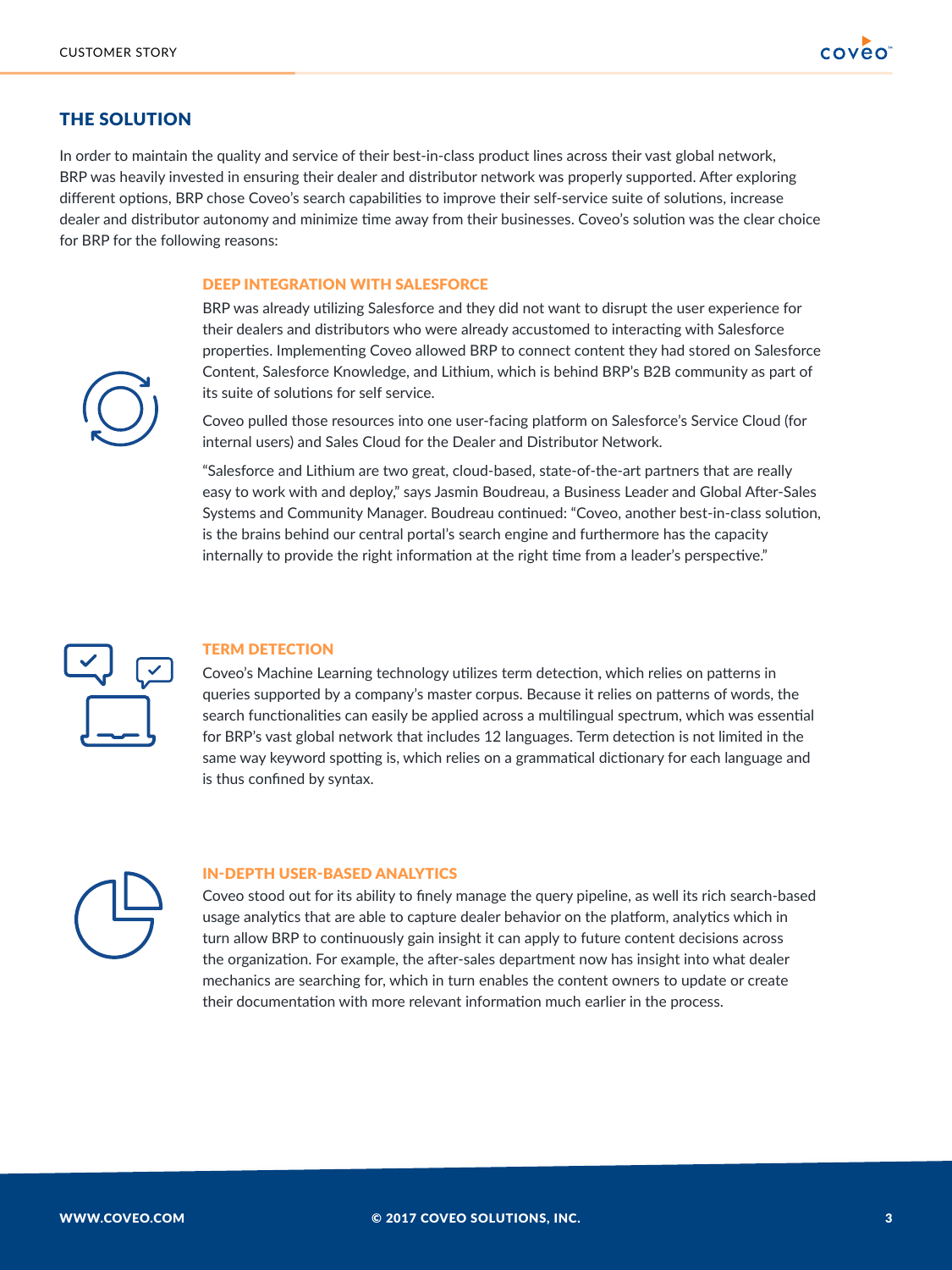# THE RESULTS

Replacing the search tool in BRP's primary dealer portal led to better understandings of how the dealer network was working on a day-to-day basis, and also an improved the search experience for the dealers all around which they genuinely appreciated. In one month, out of the 28.4K dealer and distributor visits with a search, 87.2% contain a click on an article, with the Average Click-Rank in the top 3 best in class. One dealer commented on the BRP Forum, "I got online first thing this morning to check this out. What a great improvement. So much easier to search and narrow down the search results. Last week, we looked up Knock Sensors for a problem on a Ski-Doo. We could not find anything. I went on today and did the same search and found something that we could not find previously."

#### GREATER VISIBILITY INTO CONTENT CONSUMPTION



With Coveo, BRP now has visibility into what content their dealer and distributors are using to solve their use cases, "Today I have the best of both worlds," says Boudreau, "We have visibility into the problem the dealer is trying to solve, as well as the path they took to solve it. Based on their query, we can see what articles the dealer clicked on to try and solve their concern. Analytics tell me if there is a content gap as well so that we know we have to create articles to help with specific issues. We can combine this information with the case management report to have better insight overall."

#### APPLICATION OF PROFICIENT GLOBAL INSIGHTS



One of the biggest benefits BRP has experienced since using Coveo is the insight they are able to apply seasonally for their dealers. BRP now has the ability to predict issues and adjust material to be proactive before the dealers might have questions. For example, Trending issues occurring with the Can-Am vehicle in South-Central USA in January where temperatures are always temperate will impact a dealer in Quebec four months later. BRP can now suggest content to dealers in season and have the material ready preemptively.



### WHAT'S NEXT?

Now that Coveo's search solution has been seamlessly integrated for BRP's dealerships using the online portal for selfservice, the next phase of production will be focused on improving collaboration among agents in BRP's call center.

Coveo will be integrated with BRP's contact center agents Salesforce.com cockpit to leverage their knowledge base, increase resolution time, and increase the number of cases solved to inject even more relvance into BRP's self-service suite of solutions.